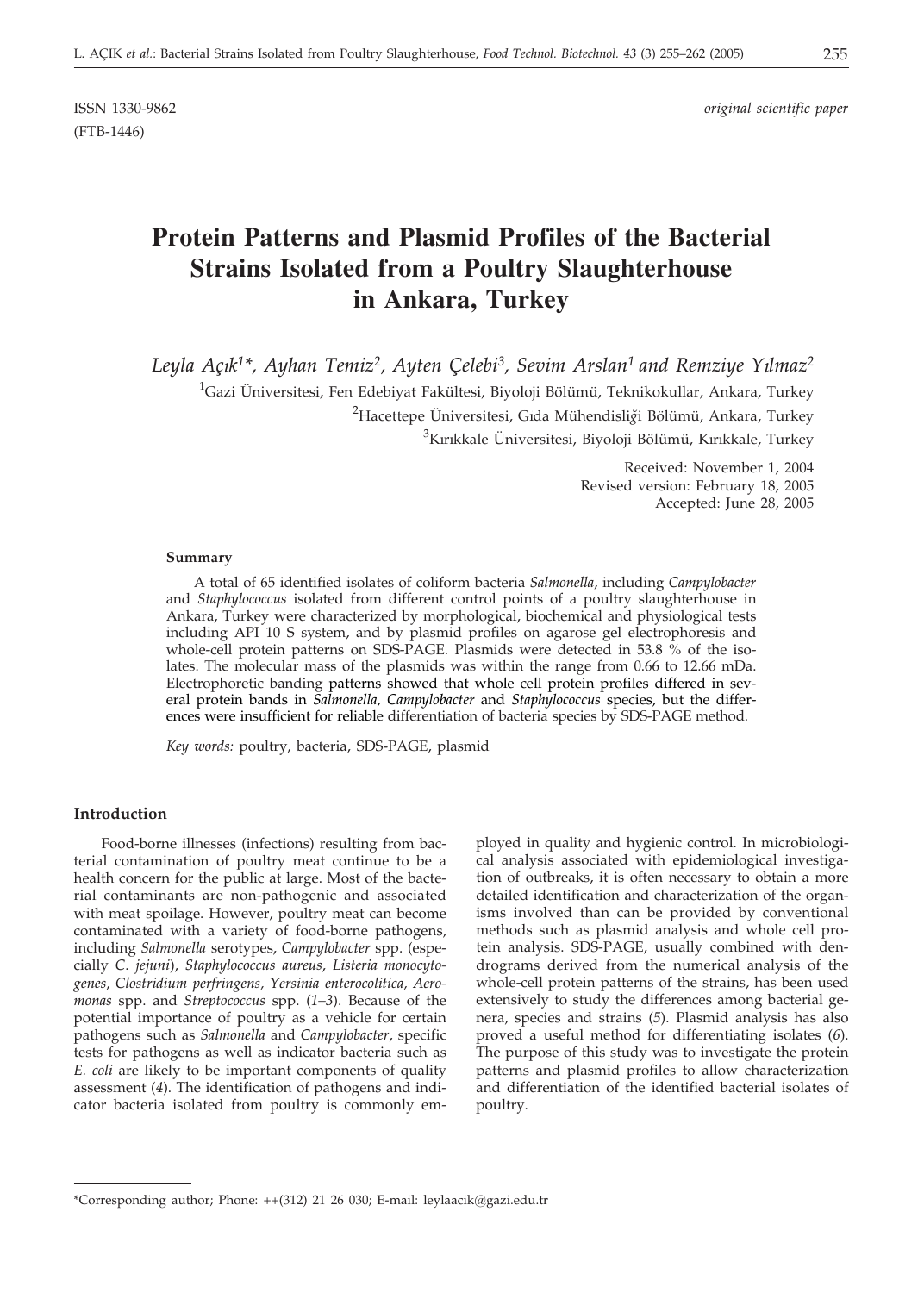#### **Materials and Methods**

# *Bacterial isolates*

A total of 65 identified isolates of the coliform bacteria including *E. coli*, *Salmonella, Staphylococcus* and *Campylobacter* isolated from different control points of a poultry slaughterhouse in Ankara were used in this study. The isolates were examined and identified in a previous project study of the Scientific and Technical Research Council of Turkey in 2001 at two different intervals (*7*). The control points in the project study were: **1.** entering of water chilling (whole carcass), **2.** chilling water, **3.** exit of water chilling (whole carcass), **4.** carcass box in air chilling (swab), **5.** carcass on the ground of air chilling (swab), **6.** exit of air chilling (whole carcass), **7.** wing piece, **8.** breast piece, **9.** back piece, **10.** thigh piece, **11.** carcass box in processing area, **12.** ground between water chilling and air chilling, **13.** personnel hand (swab), **14.** breast piece before packaging, **15.** packed breast piece, **16.** crop piece before packaging, **17.** packed crop piece, **18.** cutting board (swab), **19.** whole breast before packaging, **20.** plant process water, and **21.** whole packed carcass. A study code number was given for each isolate. The first digit of the code number of the isolates indicates the control point (Table 1). Isolation of coliform bacteria was carried out according to the method using EMB agar as isolation medium (*4*). *Salmonella*, *Staphylococcus* and *Campylobacter* were isolated using BGPR (brilliant green phenol red) agar, BPA (Baird-Parker) agar and CCDA (*Campylobacter* blood-free selective) agar base (Modified CCDA-Preston), respectively (*4*,*8–10*).

#### *Reference strains*

The strains of *E. coli* ATCC 35218**,** *Enterobacter aerogenes* ATCC 13048, *Klebsiella pneumoniae* ATCC 13883, *Salmonella enteriditis* ATCC 13076, *Campylobacter jejuni* ATCC 33291 and *Staphylococcus aureus* ATCC 29213 were used as references in this study.

#### *Plasmid DNA analysis*

Plasmid DNA of Gram-positive isolates (staphylococci) was prepared according to the method by Anderson and McKay (*11*), whereas plasmid DNA of Gram- -negative isolates was prepared according to the method by Maniatis *et al*. (*12*) and Anderson and McKay (*11*). Plasmids were electrophoresed for 4 h at 100 V on a 0.8 % agarose gel in TAE buffer and the gel was photographed under UV illumination using Polaroid film Sigma 667. The approximate molecular masses were determined using plasmids of known size as standards (Lambda-pUC mix Marker 4).

#### *Total protein analysis*

Total protein samples were extracted as described by Bushuk *et al*. (*13*). Total protein analysis was carried out by using sodium dodecylsulfate polyacrylamide gel electrophoresis (SDS-PAGE) by the method described by Laemli (*14*). Each run included marker proteins of known molecular masses (Bio-Rad). The gels were stained overnight with Coomassie Brillant Blue G-250 according to Bushuk *et al*. (*13*) and Demiralp *et al*. (*15*).

Table 1. Plasmid numbers and sizes of the poultry isolates

| Code numbers<br>of the isolates | Numbers of<br>the isolates<br>with plasmid/<br>total numbers<br>of the isolates |                | $M_r$ (plasmid profile)/mDa |           |              |     |         |
|---------------------------------|---------------------------------------------------------------------------------|----------------|-----------------------------|-----------|--------------|-----|---------|
| E. coli                         | 12/20                                                                           |                |                             |           |              |     |         |
| E.3.1.2                         |                                                                                 | 12.66          | 3.66                        | 1.93      | 1.2          | 0.9 |         |
| E.2.1                           |                                                                                 | 12.66          | 1.2                         | 0.93      |              |     |         |
| E.14.1                          |                                                                                 | 12.66          | 3.66                        | 1.2       | 0.73         |     |         |
| E.10.5                          |                                                                                 | 12.66          | 2.8                         | 1.2       |              |     |         |
| E.17.1                          |                                                                                 | 12.66          | 2.13                        | 1.2       |              |     |         |
| E.21.1                          |                                                                                 | 12.66          | 6.66                        | 2.8       | 2.13 1.2 0.6 |     |         |
| E.5.2.1                         |                                                                                 | 12.66          | 4                           | 0.93      |              |     |         |
| E.3.1.1                         |                                                                                 | 12.66          | 3.66                        | 1.93      | 1.33         | 0.9 |         |
| E.5.2.2                         |                                                                                 | 12.66          | 3.66                        | 0.93      |              |     |         |
| E.10.2                          |                                                                                 | 12.66          | 5.13                        | 3.33      | 0.93         |     |         |
| E.3.1.3                         |                                                                                 | 12.66          |                             |           |              |     |         |
| E.10.4                          |                                                                                 | 12.66          | 1.5                         |           |              |     |         |
| Campylobacter spp.              |                                                                                 |                |                             |           |              |     |         |
|                                 | 12/16                                                                           |                | 2.3                         |           |              |     |         |
| C.9.2.1                         |                                                                                 | 12.66<br>12.66 |                             | 0.8       |              |     |         |
| C.18.1                          |                                                                                 |                | 1                           |           |              |     |         |
| C.8.12                          |                                                                                 | 12.66<br>12.66 | 0.8                         |           |              |     |         |
| C.10.2.1                        |                                                                                 |                |                             |           |              |     |         |
| C.15.1.1                        |                                                                                 | 12.66          |                             |           |              |     |         |
| C.14.1.2                        |                                                                                 | 12.66          |                             |           |              |     |         |
| C.17.1.1                        |                                                                                 | 12.66          |                             |           |              |     |         |
| C.1.1                           |                                                                                 | 12.66          |                             |           |              |     |         |
| C.9.1.2                         |                                                                                 | 12.66          |                             |           |              |     |         |
| C.21.1.2                        |                                                                                 | 12.66          |                             |           |              |     |         |
| C.1.1.1                         |                                                                                 | 12.66          |                             |           |              |     |         |
| C.10.1.2                        |                                                                                 | 12.66          |                             |           |              |     |         |
| E. cloacae                      | 3/5                                                                             |                |                             |           |              |     |         |
| E.11.1                          |                                                                                 | 12.66          |                             |           |              |     |         |
| E.11.2                          |                                                                                 | 12.66          |                             |           |              |     |         |
| E.7.1                           |                                                                                 | 12.66          | 0.93                        |           |              |     |         |
| C. braakii                      | 3/4                                                                             |                |                             |           |              |     |         |
| E.7.2                           |                                                                                 | 12.66          | 1.5                         |           |              |     |         |
| E.7.3                           |                                                                                 | 12.66          |                             | 3.66 2.13 | 1.5          |     | 1.2 0.9 |
| E.16.1                          |                                                                                 | 12.66          | 2.8                         |           |              |     |         |
| Staphylococcus spp.             | 2/6                                                                             |                |                             |           |              |     |         |
| Se.15.1                         |                                                                                 | 12.66          |                             |           |              |     |         |
| Se.21.2                         |                                                                                 | 12.66          | 3.66                        | 1.5       |              |     |         |
| S. aureus                       | 1/9                                                                             |                |                             |           |              |     |         |
| Sa.9.2                          |                                                                                 | 12.66          | 4.66                        | 2.8       | 2.13         |     |         |
|                                 |                                                                                 |                |                             |           |              |     |         |
| C. farmeri                      | 1/1                                                                             |                |                             |           |              |     |         |
| E.10.3                          |                                                                                 | 12.66          | 3.66                        | 0.93      |              |     |         |
| Salmonella                      | 1/2                                                                             |                |                             |           |              |     |         |
| S.21.3                          |                                                                                 | 12.66          |                             |           |              |     |         |

#### *Cluster analysis*

Different fragments on the gel were numbered sequentially and the presence or absence of fragments in each sample was scored (present 1, absent 0) for comparison with each other. Cluster analysis of whole cell proteins was performed according to the genetic distance method of Nei (*16*).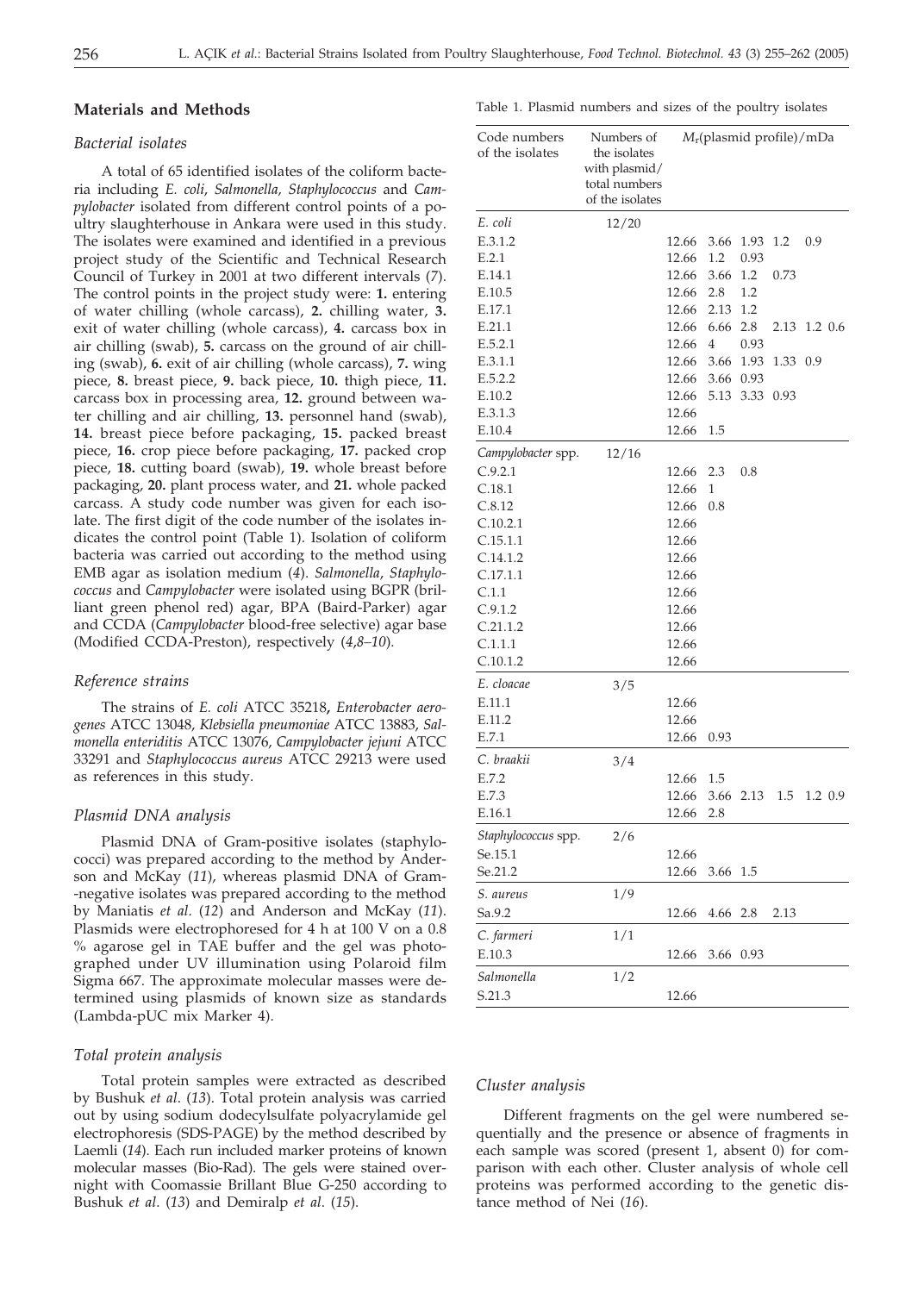# **Results**

The isolates were identified as: *Escherichia coli* (20 isolates; 30.76 %), *Enterobacter cloacae* (5 isolates; 7.69 %), *Klebsiella pneumoniae* (2 isolates; 3.07 %), *Citrobacter braakii* (4 isolates; 6.15 %), *Citrobacter farmeri* (1 isolate; 1.53 %), *Salmonella* spp. (2 isolates; 3.07 %), *Campylobacter* spp. (16 isolates; 24.61 %)*, Staphylococcus aureus* (9 isolates; 13.84 %) and *Staphylococcus epidermis* (6 isolates; 9.23 %). The isolates of coliform bacteria and *Salmonella* were identified by using the API 10 S system (bioMérieux Sa) on the basis of twelve biochemical tests, which were ONPG, fermentations/oxidations of glucose and arabinose, lysine and ornithine decarboxylase, citrate utilization,  $H_2S$ , indole and  $NO_2$  production, urease, tryptophane deaminase and cytochrome oxidase. API 10 S test kit is recommended by the commercial producer firm (API 10 S bioMérieux catalogue) for the identification of Enterobacteriaceae and other non-fastidious Gram-negative rods. It is indicated that some identifications may be extended by the use of API 20 E strip which provides 10 additional tests compared to API 10 S strip. The isolates of *Staphylococcus* and *Campylobacter* were identified by the conventional morphological (Gram reaction and microscopic morphology) and some biochemical tests including catalase, coagulase and thermostable DNase for *Staphylococcus*; and motility test by hanging drop method,  $H_2S$  production test in TSI agar, catalase, indole formation and oxidase for *Campylobacter* (*4,9–11*).

Plasmid profiles of the strains isolated from the poultry slaughterhouse are detailed in Table 1. Plasmid profiling demonstrated that 35 of the 65 isolates (over 53 %) contained plasmids. There was variation in the plasmid size observed, with 19 different molecular masses identified. Most of the isolates showed multiple plasmid bands with sizes ranging from 0.66 to 12.66 mDa. The most common plasmid of 12.66 mDa was detected in all strains isolated. The isolates of *K. pneumoniae* were plasmid-free.

SDS-PAGE of whole-cell protein extracts of *E. coli* strains (18 isolates and the reference strain) produced patterns containing 25 to 34 discrete bands with molecular masses of 65–200 kDa. The whole-cell protein patterns of the *E. coli* isolates are fairly homogeneous with



**Fig. 1.** Dendrogram of the *Escherichia coli* isolates and the reference strain

| Pop ID             | E.2.1 | E.21.1 | E.2.2 | E.3.1.1 | E.3.1.2 | E.3.1.3    | E.5.1 | E.5.2.1 | 5.2.2<br>щi | E. coli ATCC 35218 | E.5.3 | E.6.2 | E.7.4 | $\text{E.8.1}$ | E.10.2 | E.10.4 | E.10.5 | E.14.1 | $\operatorname{E.17.1}$ |
|--------------------|-------|--------|-------|---------|---------|------------|-------|---------|-------------|--------------------|-------|-------|-------|----------------|--------|--------|--------|--------|-------------------------|
|                    | $* *$ |        |       |         |         |            |       |         |             |                    |       |       |       |                |        |        |        |        |                         |
| E.21.1             | 26    | $**$   |       |         |         |            |       |         |             |                    |       |       |       |                |        |        |        |        |                         |
| E.2.2              | 23    | 23     | **    |         |         |            |       |         |             |                    |       |       |       |                |        |        |        |        |                         |
| E.3.1.1            | 36    | 17     | 20    | **      |         |            |       |         |             |                    |       |       |       |                |        |        |        |        |                         |
| E.3.1.2            | 36    | 17     | 20    | $00\,$  | **      |            |       |         |             |                    |       |       |       |                |        |        |        |        |                         |
| E.3.1.3            | 39    | 20     | 23    | 02      | 02      | $\ast\ast$ |       |         |             |                    |       |       |       |                |        |        |        |        |                         |
| E.5.1              | 26    | 15     | 12    | 17      | 17      | 15         | **    |         |             |                    |       |       |       |                |        |        |        |        |                         |
| E.5.2.1            | 29    | 17     | 26    | 09      | 09      | 12         | 23    | **      |             |                    |       |       |       |                |        |        |        |        |                         |
| E.5.2.2            | 29    | 17     | 26    | 09      | 09      | 12         | 23    | 00      | **          |                    |       |       |       |                |        |        |        |        |                         |
| E. coli ATCC 35218 | 42    | 50     | 39    | 32      | 32      | 36         | 50    | 32      | 32          | **                 |       |       |       |                |        |        |        |        |                         |
| E.5.3              | 46    | 46     | 29    | 36      | 36      | 39         | 39    | 42      | 42          | 50                 | **    |       |       |                |        |        |        |        |                         |
| E.6.2              | 54    | 46     | 42    | 23      | 23      | 20         | 32    | 29      | 29          | 42                 | 15    | **    |       |                |        |        |        |        |                         |
| E.7.4              | 42    | 36     | 39    | 39      | 39      | 36         | 29    | 32      | 32          | 71                 | 23    | 23    | **    |                |        |        |        |        |                         |
| E.8.1              | 39    | 32     | 29    | 23      | 23      | 20         | 20    | 29      | 29          | 58                 | 20    | 09    | 23    | **             |        |        |        |        |                         |
| E.10.2             | 32    | 46     | 29    | 36      | 36      | 39         | 39    | 29      | 29          | 50                 | 09    | 20    | 29    | 20             | $**$   |        |        |        |                         |
| E.10.4             | 26    | 32     | 23    | 29      | 29      | 32         | 20    | 29      | 29          | 58                 | 20    | 26    | 29    | 15             | 15     | **     |        |        |                         |
| E.10.5             | 36    | 42     | 26    | 32      | 32      | 36         | 29    | 32      | 32          | 54                 | 12    | 23    | 26    | 23             | 07     | 07     | **     |        |                         |
| E.14.1             | 39    | 39     | 17    | 23      | 23      | 26         | 26    | 29      | 29          | 50                 | 15    | 20    | 23    | 15             | 15     | 09     | 07     | **     |                         |
| E.17.1             | 42    | 36     | 15    | 26      | 26      | 29         | 23    | 32      | 32          | 54                 | 12    | 23    | 20    | 17             | 17     | 12     | 09     | 02     | **                      |

Table 2. Fraction of genetic distances of *Escherichia coli* isolates in %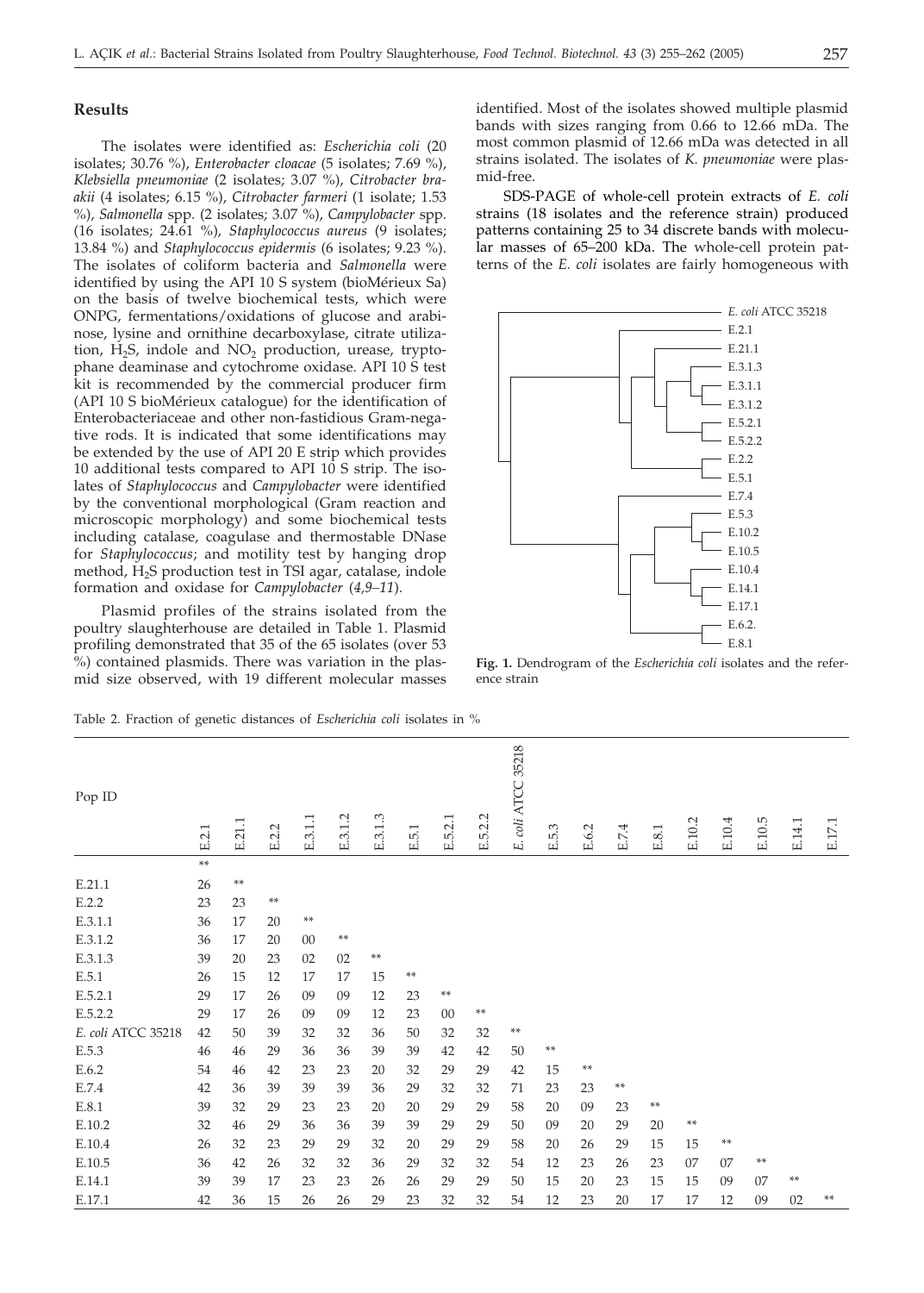some variability, primarily localized in the low molecular mass region (estimated molecular mass, *~*31–66 kDa). However, the reference strain of *E. coli* has a slightly different pattern. A dendrogram of the protein profiles revealed two distinct clusters (Fig. 1). The first cluster contained the reference strain (*E. coli* ATTC 35218) only. The second cluster divided into two subclusters, one of which was more heterogeneous with 9 isolates.

Certain *E. coli* isolate pairs isolated from the same control point of the poultry slaughterhouse, such as E.3.1.1 with E.3.1.2 and E.5.1.2 with E.5.2.2, were included in the same cluster with the 0 % genetic distance (Table 2)**.** However, some isolate pairs which were isolated from the same control point, such as E.2.1 with E.2.2, E.5.2.1 with E.21.1, and E.5.2.2 with E.5.3, had slightly different characteristics because there is greater genetic distance between each isolate pair. The results indicate the spread of genetically identical and non-identical strains of a species in the poultry plant.

SDS-PAGE protein profiles of the Enterobacteriaceae isolates were quite similar except of the *E. coli* strains. There are two electrophoretic clusters in the dendrogram related to the protein profiles of the strains (Fig. 2). The *E. coli* strains and the reference strain formed a clearly distinct group in Enterobacteriaceae strains. The strains of *Enterobacter*, *Klebsiella*, *Citrobacter* and *Salmonella* isolates and the reference strains grouped within a separate cluster. This cluster divided into two subclusters. The reference *Enterobacter* strain alone formed the first subcluster. There were two distinct groups in the second subcluster: *Enterobacter/Citrobacter* and *Klebsiella/Salmonella*. The strains of *Enterobacter* were well separated from the



**Fig. 2.** Dendrogram of the Enterobacteriaceae and the reference strains

strains of *Citrobacter*. The protein profiles of three *Citrobacter braakii* strains were quite different from *C. farmeri* strain. A strain of *C. farmeri* (E.10.3), having genetic distance between 22–53 % from other strains tested (Table 3), was placed in a group of its own due to its slightly different pattern from the other *C. braakii* strains. In the *Klebsiella/Salmonella* group, one isolate of *Salmonella* (*Salmonella* 1.1) grouped in a cluster with three isolates of *Klebsiella*. The other two *Salmonella* strains (one being the reference) were included in a separate subgroup.

Table 3. Fraction of genetic distances of Enterobacteriaceae and the reference strains in %

| Pop ID                    | Enterobacter ATCC 13048 | E.1.1 | E.7.1 | E.9.1 | E.11.1 | E.11.2 | 13883<br>Klebsiella ATCC | E.3.2 | E.4.1 | C. braakii E.7.2 | C. braakii E.7.3 | C. braakii E.13.1 | C. braakii E.16.1 | C. farmeri E.10.3 | S. enteriditis ATCC 13076 | 21.3<br>Salmonella spp. | arizonae 1.1<br>S | E. coli ATCC 35218 | E.10.1 |
|---------------------------|-------------------------|-------|-------|-------|--------|--------|--------------------------|-------|-------|------------------|------------------|-------------------|-------------------|-------------------|---------------------------|-------------------------|-------------------|--------------------|--------|
| Enterobacter ATCC 13048   | **                      |       |       |       |        |        |                          |       |       |                  |                  |                   |                   |                   |                           |                         |                   |                    |        |
| E.1.1                     | 38                      | **    |       |       |        |        |                          |       |       |                  |                  |                   |                   |                   |                           |                         |                   |                    |        |
| E.7.1                     | 38                      | 00    | **    |       |        |        |                          |       |       |                  |                  |                   |                   |                   |                           |                         |                   |                    |        |
| E.9.1                     | 45                      | 05    | 05    | **    |        |        |                          |       |       |                  |                  |                   |                   |                   |                           |                         |                   |                    |        |
| E.11.1                    | 49                      | 19    | 19    | 13    | **     |        |                          |       |       |                  |                  |                   |                   |                   |                           |                         |                   |                    |        |
| E.11.2                    | 49                      | 13    | 13    | 08    | 05     | **     |                          |       |       |                  |                  |                   |                   |                   |                           |                         |                   |                    |        |
| Klebsiella ATCC 13883     | 38                      | 42    | 42    | 35    | 45     | 38     | **                       |       |       |                  |                  |                   |                   |                   |                           |                         |                   |                    |        |
| E.3.2                     | 28                      | 25    | 25    | 19    | 28     | 22     | 19                       | **    |       |                  |                  |                   |                   |                   |                           |                         |                   |                    |        |
| E.4.1                     | 38                      | 35    | 35    | 28    | 38     | 31     | 16                       | 08    | **    |                  |                  |                   |                   |                   |                           |                         |                   |                    |        |
| C. braakii E.7.2          | 38                      | 35    | 35    | 28    | 31     | 25     | 42                       | 25    | 35    | **               |                  |                   |                   |                   |                           |                         |                   |                    |        |
| C. braakii E.7.3          | 53                      | 42    | 42    | 35    | 38     | 31     | 42                       | 31    | 35    | 10               | **               |                   |                   |                   |                           |                         |                   |                    |        |
| C. braakii E.13.1         | 38                      | 42    | 42    | 35    | 38     | 31     | 28                       | 25    | 28    | 22               | 10               | **                |                   |                   |                           |                         |                   |                    |        |
| C. braakii E.16.1         | 38                      | 35    | 35    | 28    | 31     | 25     | 28                       | 25    | 28    | 10               | 10               | 10                | **                |                   |                           |                         |                   |                    |        |
| C. farmeri E.10.3         | 38                      | 42    | 42    | 49    | 53     | 45     | 49                       | 38    | 42    | 35               | 22               | 22                | 22                | **                |                           |                         |                   |                    |        |
| S. enteriditis ATCC 13076 | 77                      | 38    | 38    | 31    | 42     | 35     | 38                       | 35    | 31    | 38               | 38               | 45                | 38                | 53                | **                        |                         |                   |                    |        |
| Salmonella spp. 21.3      | 77                      | 45    | 45    | 38    | 49     | 42     | 38                       | 35    | 31    | 45               | 45               | 53                | 45                | 53                | 05                        | **                      |                   |                    |        |
| S. arizonae 1.1           | 45                      | 49    | 49    | 49    | 53     | 53     | 28                       | 31    | 28    | 49               | 49               | 42                | 42                | 58                | 38                        | 45                      | **                |                    |        |
| E. coli ATCC 35218        | 58                      | 62    | 62    | 72    | 67     | 67     | 62                       | 77    | 82    | 94               | 94               | 82                | 82                | 53                | 77                        | 67                      | 82                | **                 |        |
| E.10.1                    | 58                      | 38    | 38    | 45    | 49     | 42     | 45                       | 42    | 45    | 45               | 45               | 45                | 45                | 45                | 42                        | 49                      | 45                | 35                 | **     |
|                           |                         |       |       |       |        |        |                          |       |       |                  |                  |                   |                   |                   |                           |                         |                   |                    |        |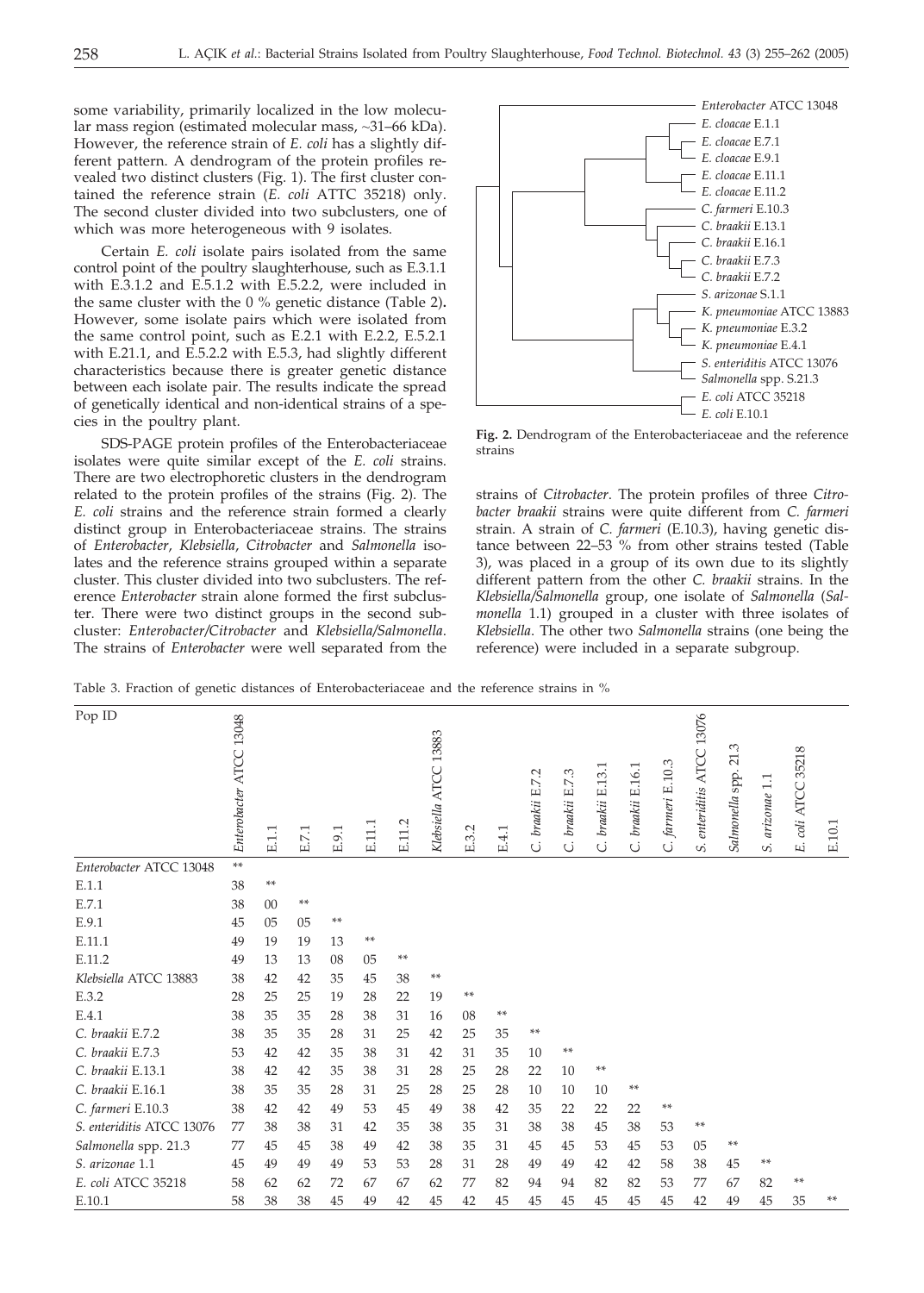

**Fig 3.** Dendrogram of the *Campylobacter* isolates and the reference strain

The *Campylobacter* isolates divided into two main clusters according to whole-cell protein patterns (Fig. 3). The first group contained four *Campylobacter* isolates and the reference *Campylobacter jejuni* strain. The whole-cell protein patterns of the isolates in this cluster were fairly similar, except for isolates C.7.1.1, C.8.1.2, C.9.2.1, C.18.1 and the reference strain having the genetic distance between 30–91 % from the rest of the isolates (Table 4). The majority of the *Campylobacter* isolates are in the second cluster. The protein profiles of this group were heterogeneous with two subclusters apparent.



**Fig 4.** Dendrogram of the *Staphylococcus* isolates and the reference strain

The whole-cell protein patterns of the *Staphylococcus* isolates are fairly homogeneous with some variability, primarily localized in the high molecular mass region. The staphylococci isolates divided into two clusters based on their whole-cell protein patterns (Fig. 4). The first cluster contained only *Staphylococcus aureus* isolate Sa.5.1. The second cluster, including the remaining staphylococci isolates and the reference *S. aureus* strain, divided into two subclusters. The isolates identified as *S. aureus*, as well as the reference *S. aureus* strain, and two isolates of *Staphylococcus* spp. were in the first subcluster. Two

| Pop ID               | C. jejuni ATCC 33291 | C.9.1 | C.1.1      | C.21.2     | C.10.2.1 | C.14.1.2 | C.10.1.2   | $\mathbb{C}.4.1.1$ | C.9.2.1 | $\mathbf{C.18.1}$ | C.17.1.1 | C.15.1.1 | C.12.1.2   | C.3.1.1 | C.7.1.1    | $\mathop{\text{\rm C}}\nolimits.1.1$ | C.8.1.2 |
|----------------------|----------------------|-------|------------|------------|----------|----------|------------|--------------------|---------|-------------------|----------|----------|------------|---------|------------|--------------------------------------|---------|
| C. jejuni ATCC 33291 | $\ast\ast$           |       |            |            |          |          |            |                    |         |                   |          |          |            |         |            |                                      |         |
| C.9.1                | 38                   | $**$  |            |            |          |          |            |                    |         |                   |          |          |            |         |            |                                      |         |
| C.1.1                | 44                   | 04    | $\ast\ast$ |            |          |          |            |                    |         |                   |          |          |            |         |            |                                      |         |
| C.21.2               | 54                   | 10    | 06         | $\ast\ast$ |          |          |            |                    |         |                   |          |          |            |         |            |                                      |         |
| C.10.2.1             | 47                   | 15    | 10         | 12         | $**$     |          |            |                    |         |                   |          |          |            |         |            |                                      |         |
| C.14.1.2             | 51                   | 17    | 12         | 10         | 02       | $**$     |            |                    |         |                   |          |          |            |         |            |                                      |         |
| C.10.1.2             | 47                   | 18    | 10         | 12         | $00\,$   | 02       | $\ast\ast$ |                    |         |                   |          |          |            |         |            |                                      |         |
| C.4.1.1              | 54                   | 15    | 10         | 12         | 04       | 06       | 04         | $\ast\ast$         |         |                   |          |          |            |         |            |                                      |         |
| C.9.2.1              | 44                   | 51    | 51         | 61         | 54       | 57       | 54         | 47                 | $**$    |                   |          |          |            |         |            |                                      |         |
| C.18.1               | 41                   | 47    | 47         | 57         | 51       | 54       | 51         | 44                 | 06      | $\ast\ast$        |          |          |            |         |            |                                      |         |
| C.17.1.1             | 54                   | 30    | 30         | 32         | 38       | 35       | 38         | 32                 | 41      | 51                | $**$     |          |            |         |            |                                      |         |
| C.15.1.1             | 57                   | 22    | 17         | 19         | 15       | 17       | 15         | 10                 | 51      | 54                | 19       | $**$     |            |         |            |                                      |         |
| C.12.1.2             | 69                   | 41    | 41         | 38         | 51       | 47       | 51         | 44                 | 41      | 44                | 32       | 47       | $\ast\ast$ |         |            |                                      |         |
| C.3.1.1              | 57                   | 27    | 32         | 41         | 47       | 51       | 47         | 41                 | 57      | 61                | 30       | 27       | 54         | $**$    |            |                                      |         |
| C.7.1.1              | 61                   | 54    | 47         | 51         | 65       | 69       | 65         | 57                 | 47      | 44                | 65       | 54       | 51         | 41      | $\ast\ast$ |                                      |         |
| C.1.1.1              | 61                   | 24    | 24         | 32         | 22       | 24       | 22         | 17                 | 47      | 38                | 44       | 30       | 57         | 24      | 51         | $\ast\ast$                           |         |
| C.8.1.2              | 65                   | 73    | 65         | 77         | 61       | 65       | 61         | 69                 | 32      | 30                | 77       | 91       | 54         | 82      | 61         | 54                                   | **      |

Table. 4. Fraction of genetic distances of *Campylobacter* isolates in %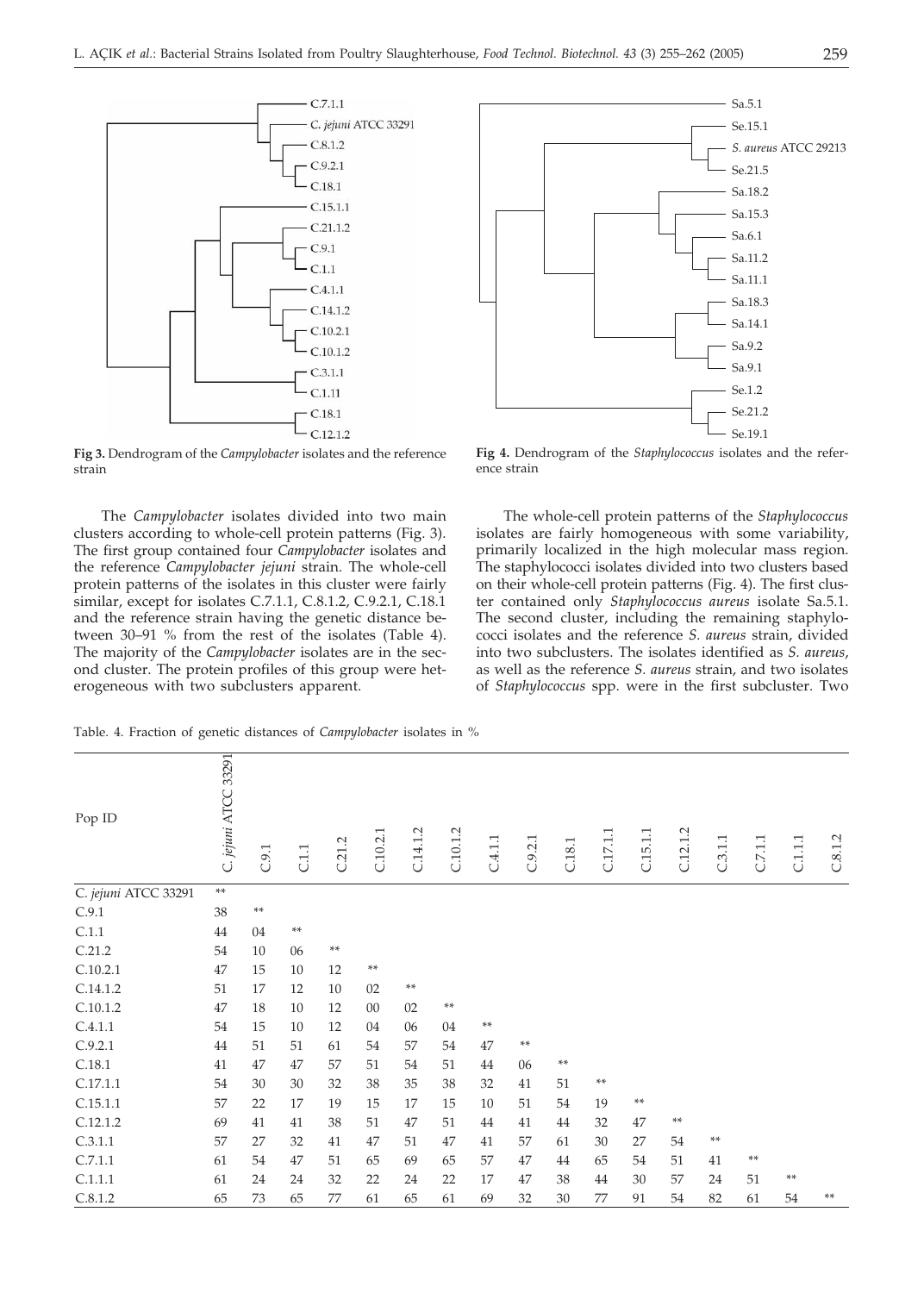| Pop ID               | S. aureus ATCC 29213 | Se.21.5 | Se.21.2    | Se.19.1    | Se.15.1 | Se.1.2     | Se.15.3 | Se.18.3    | Se.18.2    | Sa.14.1 | Sa.11.2 | Sa.11.1 | Sa.9.2     | Sa.9.1 | Sa.6.1 | Sa.5.1 |
|----------------------|----------------------|---------|------------|------------|---------|------------|---------|------------|------------|---------|---------|---------|------------|--------|--------|--------|
| S. aureus ATCC 29213 | $\ast\ast$           |         |            |            |         |            |         |            |            |         |         |         |            |        |        |        |
| Se.21.5              | $00\,$               | $**$    |            |            |         |            |         |            |            |         |         |         |            |        |        |        |
| $Se.21.2$            | 34                   | 34      | $\ast\ast$ |            |         |            |         |            |            |         |         |         |            |        |        |        |
| Se.19.1              | 26                   | 26      | 19         | $\ast\ast$ |         |            |         |            |            |         |         |         |            |        |        |        |
| Se.15.1              | 19                   | 19      | 43         | 34         | $**$    |            |         |            |            |         |         |         |            |        |        |        |
| Se.1.2               | 53                   | 53      | 43         | 19         | 43      | $\ast\ast$ |         |            |            |         |         |         |            |        |        |        |
| Se.15.3              | 19                   | 19      | 43         | 19         | 43      | 26         | $**$    |            |            |         |         |         |            |        |        |        |
| Se.18.3              | 19                   | 19      | 43         | 19         | 43      | 26         | 26      | $\ast\ast$ |            |         |         |         |            |        |        |        |
| $\,$ Se. $18.2$      | 34                   | 34      | 43         | 19         | 26      | 26         | 26      | 43         | $\ast\ast$ |         |         |         |            |        |        |        |
| Sa.14.1              | 19                   | 19      | 43         | 19         | 43      | 26         | 26      | $00\,$     | 43         | $**$    |         |         |            |        |        |        |
| Sa.11.2              | 19                   | 19      | 43         | 19         | 43      | 43         | 12      | 26         | 12         | 26      | $**$    |         |            |        |        |        |
| Sa.11.1              | 19                   | 19      | 43         | 19         | 43      | 43         | 12      | 26         | 12         | 26      | $00\,$  | $**$    |            |        |        |        |
| Sa.9.2               | 34                   | 34      | 43         | 19         | 63      | 26         | 26      | 12         | 26         | 12      | 12      | 12      | $\ast\ast$ |        |        |        |
| Sa.9.1               | 34                   | 34      | 43         | 19         | 63      | 26         | 26      | 12         | 26         | 12      | 12      | 12      | $00\,$     | **     |        |        |
| Sa.6.1               | 19                   | 19      | 43         | 19         | 43      | 43         | 12      | 26         | 12         | 26      | $00\,$  | $00\,$  | 12         | 12     | **     |        |
| Sa.5.1               | 43                   | 43      | 04         | 88         | 53      | 04         | 53      | 75         | 04         | 75      | 75      | 75      | 04         | 04     | 75     | **     |

Table 5. Fraction of genetic distances of *Staphylococcus* isolates in %

Table 6. Fraction of genetic distances of Enterobacteriaceae, *Campylobacter*, *Staphylococus* isolates and reference strains in %

| Pop ID                    | E. coli ATCC 35218 | E.2.1 | E.10.5 | Enterobacter ATCC 13048 | E.9.1 | E.11.1 | Klebsiella ATCC 13883 | E.3.2 | E.4.1 | E.16.1 | E.10.3 | S. enteriditis ATCC 13076 | Sa.21.3 | S. arizonae 1.1 | 33291<br>C. jejuni ATCC | C.3.1.1 | C.1.1 | Se.21.5 | Sa.15.3 |
|---------------------------|--------------------|-------|--------|-------------------------|-------|--------|-----------------------|-------|-------|--------|--------|---------------------------|---------|-----------------|-------------------------|---------|-------|---------|---------|
| E. coli ATCC 35218        | **                 |       |        |                         |       |        |                       |       |       |        |        |                           |         |                 |                         |         |       |         |         |
| E.2.1                     | 08                 | **    |        |                         |       |        |                       |       |       |        |        |                           |         |                 |                         |         |       |         |         |
| E.10.5                    | 05                 | 08    | **     |                         |       |        |                       |       |       |        |        |                           |         |                 |                         |         |       |         |         |
| Enterobacter ATCC 13048   | 21                 | 18    | 14     | **                      |       |        |                       |       |       |        |        |                           |         |                 |                         |         |       |         |         |
| E.9.1                     | 36                 | 32    | 36     | 18                      | **    |        |                       |       |       |        |        |                           |         |                 |                         |         |       |         |         |
| E.11.1                    | 32                 | 28    | 32     | 14                      | 02    | **     |                       |       |       |        |        |                           |         |                 |                         |         |       |         |         |
| Klebsiella ATCC 13883     | 32                 | 28    | 32     | 21                      | 14    | 18     | **                    |       |       |        |        |                           |         |                 |                         |         |       |         |         |
| E.3.2                     | 36                 | 32    | 36     | 25                      | 11    | 14     | 02                    | **    |       |        |        |                           |         |                 |                         |         |       |         |         |
| E.4.1                     | 44                 | 40    | 44     | 32                      | 18    | 21     | 14                    | 11    | **    |        |        |                           |         |                 |                         |         |       |         |         |
| E.16.1                    | 44                 | 40    | 44     | 32                      | 18    | 21     | 14                    | 11    | 00    | **     |        |                           |         |                 |                         |         |       |         |         |
| E.10.3                    | 40                 | 36    | 40     | 28                      | 21    | 25     | 11                    | 08    | 14    | 14     | **     |                           |         |                 |                         |         |       |         |         |
| S. enteriditis ATCC 13076 | 53                 | 49    | 53     | 40                      | 32    | 36     | 21                    | 18    | 25    | 25     | 08     | **                        |         |                 |                         |         |       |         |         |
| Sa.21.3                   | 53                 | 49    | 53     | 40                      | 25    | 28     | 21                    | 18    | 18    | 18     | 14     | 05                        | **      |                 |                         |         |       |         |         |
| S. arizonae 1.1           | 58                 | 53    | 58     | 44                      | 36    | 40     | 25                    | 21    | 28    | 28     | 18     | 21                        | 21      | **              |                         |         |       |         |         |
| C. jejuni ATCC 33291      | 49                 | 53    | 58     | 44                      | 36    | 40     | 32                    | 28    | 36    | 36     | 32     | 44                        | 44      | 40              | **                      |         |       |         |         |
| C.3.1.1                   | 53                 | 58    | 63     | 49                      | 40    | 44     | 36                    | 32    | 40    | 40     | 36     | 40                        | 40      | 36              | 14                      | **      |       |         |         |
| C.1.1                     | 53                 | 58    | 63     | 49                      | 40    | 44     | 36                    | 32    | 40    | 40     | 36     | 40                        | 40      | 36              | 14                      | 00      | **    |         |         |
| Se.21.5                   | 44                 | 49    | 53     | 40                      | 32    | 36     | 28                    | 25    | 32    | 32     | 28     | 32                        | 32      | 28              | 08                      | 05      | 05    | **      |         |
| Sa.15.3                   | 53                 | 58    | 63     | 49                      | 40    | 44     | 36                    | 32    | 40    | 40     | 36     | 40                        | 40      | 36              | 14                      | 11      | 11    | 05      | **      |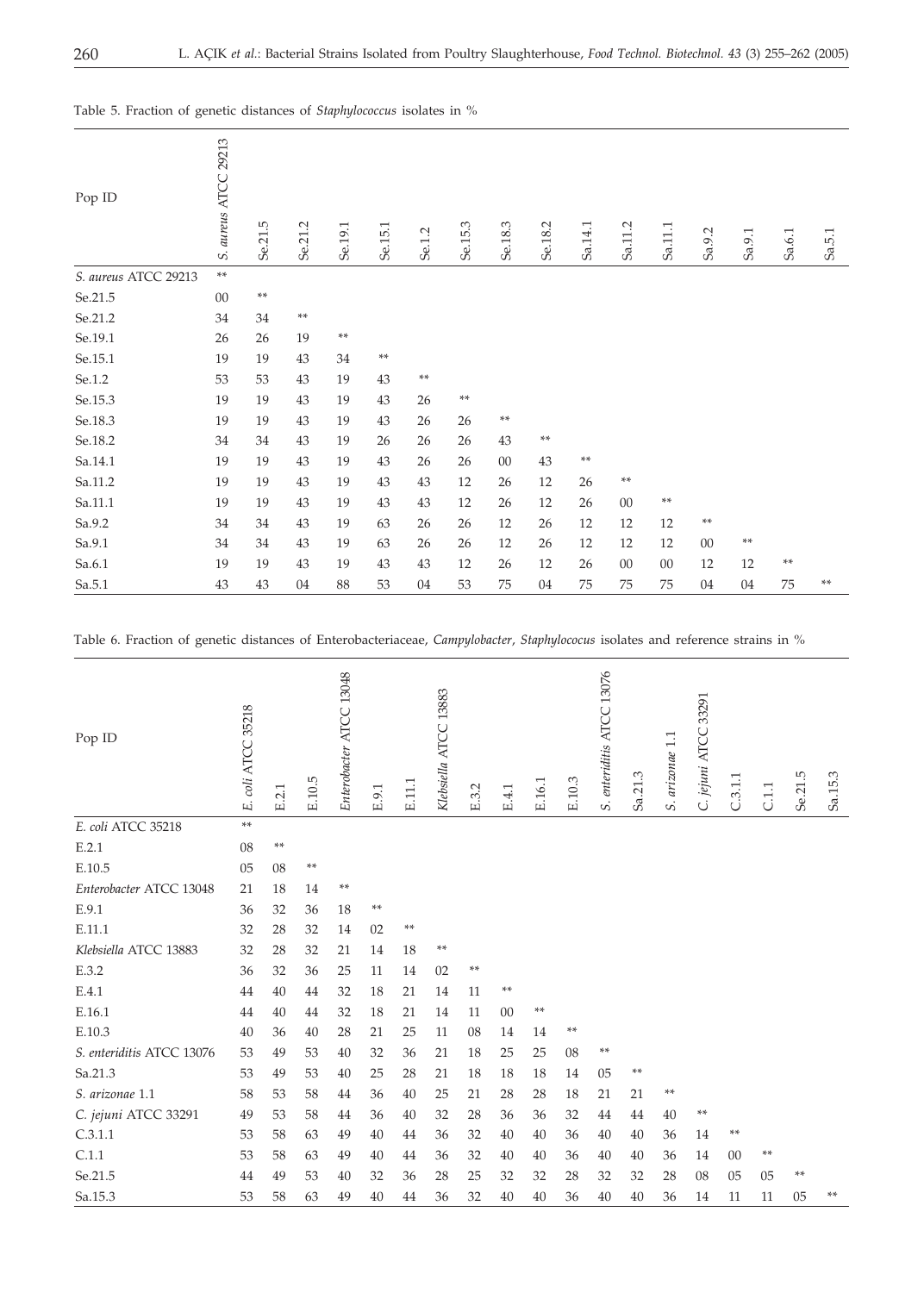

**Fig. 5.** SDS-PAGE protein profiles of Enterobacteriaceae, *Campylobacter, Staphylococcus* isolates and the reference strains. Lanes: **a.** *E. coli* ATCC 35218, b. E. coli E.2.1, c. E. coli E.10.5, d. Enterobacter ATCC 13048, e. E. cloacae E.9.1, f. E. cloacae E.11.1, g. Klebsiella ATCC 13883, h. *K. pneumoniae* E.3.2, **i.** *K. pneumoniae* E.4.1, **j.** *Citrobacter braakii* E.16.1, **k.** *C. farmeri* E.10.3, **l.** *Salmonella enteriditis* ATCC 13076, **m.** *Salmo*nella spp. S.21.3, n. S. arizonae S.1.1, o. Campylobacter jejuni ATCC 33291, p. C. jejuni C.3.1.1, r. C. jejuni C.1.1, s. Staphylococcus spp. Se.21.5, **t.** *Staphylococcus* spp. Sa.15.3, **u.** molecular mass standards (kDa), 116 (b-galactosidase), 66 (bovine serum albumin), 45 (ovalbumin), 35 (lactate dehydrogenase), 25 (restriction endonuclease *Bsp*981), 18 (b-lactoglobulin), 14 (lysozyme)

*Staphylococcus* spp. isolates were closer to the reference *S. aureus* strain than other isolates of *S. aureus* in the same subcluster, and especially isolate number Se.21.5 shows no differences with the reference strain (genetic distance 0 %) (Table 5). The second subcluster contained three isolates of *Staphylococcus* spp. only.

Whole cell proteins of different genera were electrophoresed in the same gel (Fig. 5). The results indicated that although most of the isolates and reference strains grouped separately in the dendrogram (Fig. 6), the genetic differences (Table 6) of the isolates were not dis-



**Fig. 6.** Dendrogram of the Enterobacteriaceae, *Campylobacter* and *Staphylococcus*

tinctly different from those of the other members of other bacterial groups studied.

## **Discussion**

The isolates were characterized by their plasmid profiles. However, plasmid profiles do not reveal stable genetic differences among the strains. In fact, plasmid profile tests of the isolates are generally a useful tool for obtaining knowledge about resistance of the isolates to an antimicrobial substance and transfer of a plasmid among closely related isolates from different sources. Plasmid profiling is one of several useful methods for determining the relatedness or unrelatedness of bacterial strains that contain plasmid DNA. Thus, it should be used in combination with, but not in isolation from, other epidemiological methods.

This result underlines the importance of the protein pattern of the bacterial strains in determining their clustering. The protein pattern revealed a significant heterogeneity among strains of the same species such as *E. coli*. All the results of this study clearly show high discriminatory potential of the protein profile analysis in differentiating the bacterial strains isolated from a poultry plant on the isolate level. Strains of the same species with similar or different protein patterns, or plasmid profiles, could be isolated from the same control points in the poultry slaughterhouse. This situation indicates the importance of preventing the spread of pathogens in poultry processing and controlling microbial contamination in poultry plants. Methods of controlling pathogens continue to gain recognition as a serious research priority for many regulatory agencies (*2*). Two overall strategies are used by poultry processors to control pathogens in plants: good manufacturing practices (GMPs) and hazard analysis critical control points (HACCP). Differ